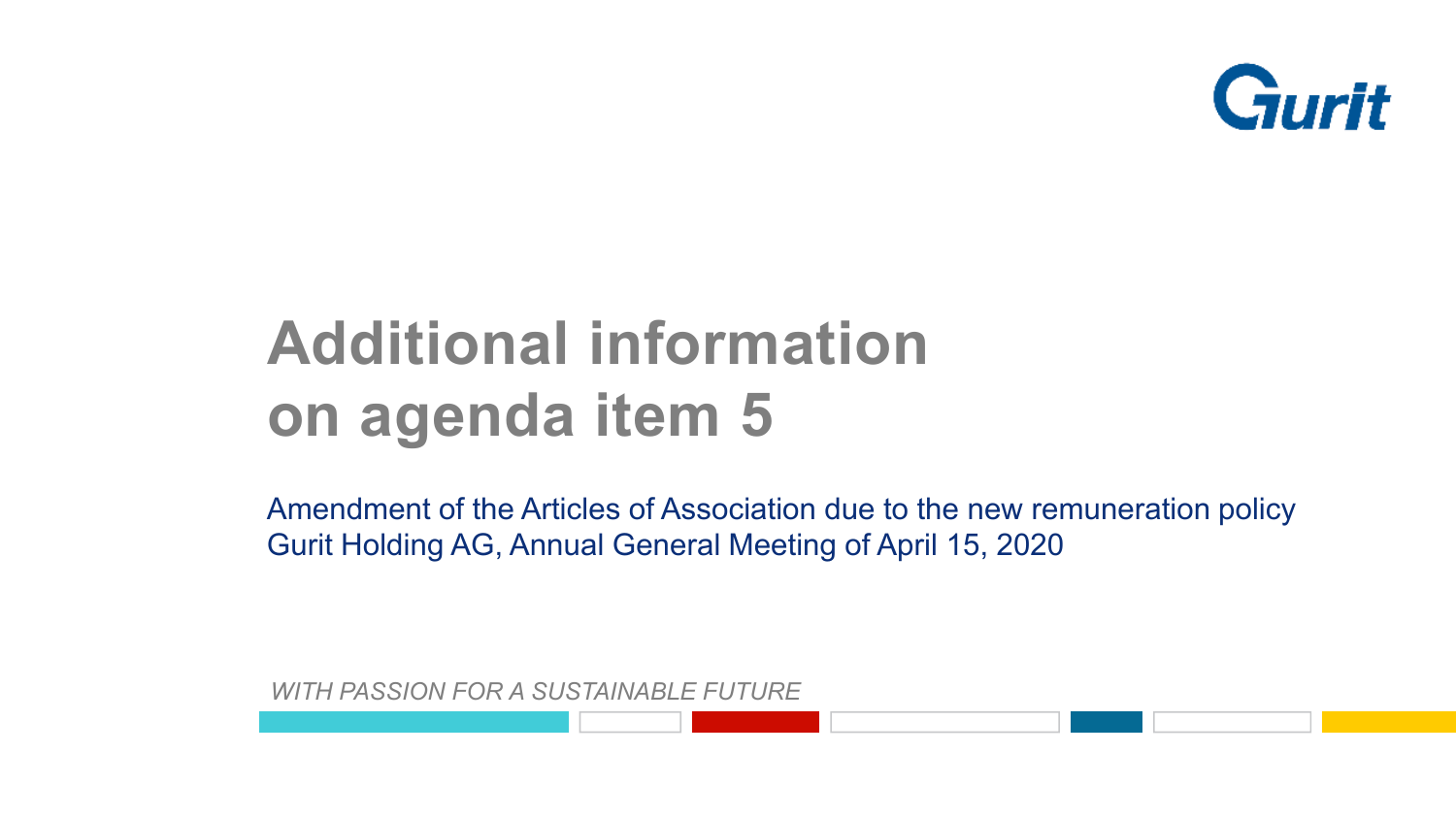

## **Amendment of the Articles of Association due to the new remuneration policy**

The Board of Directors has reviewed the current compensation system. It has come to the conclusion that it wants to significantly simplify the existing system, make it **more transparent** and more **internationally applicable**.

Since the compensation system is anchored in the **Articles of Association**, the Board of Directors proposes the corresponding **changes** to the shareholders for approval:

**5. Amendment of the Articles of Association due to the new remuneration policy** The Board of Directors proposes to amend §§ 21, 23 and 24 of the Articles of Association as follows (amendments marked in **bold**): *see appendix p. 6-7.*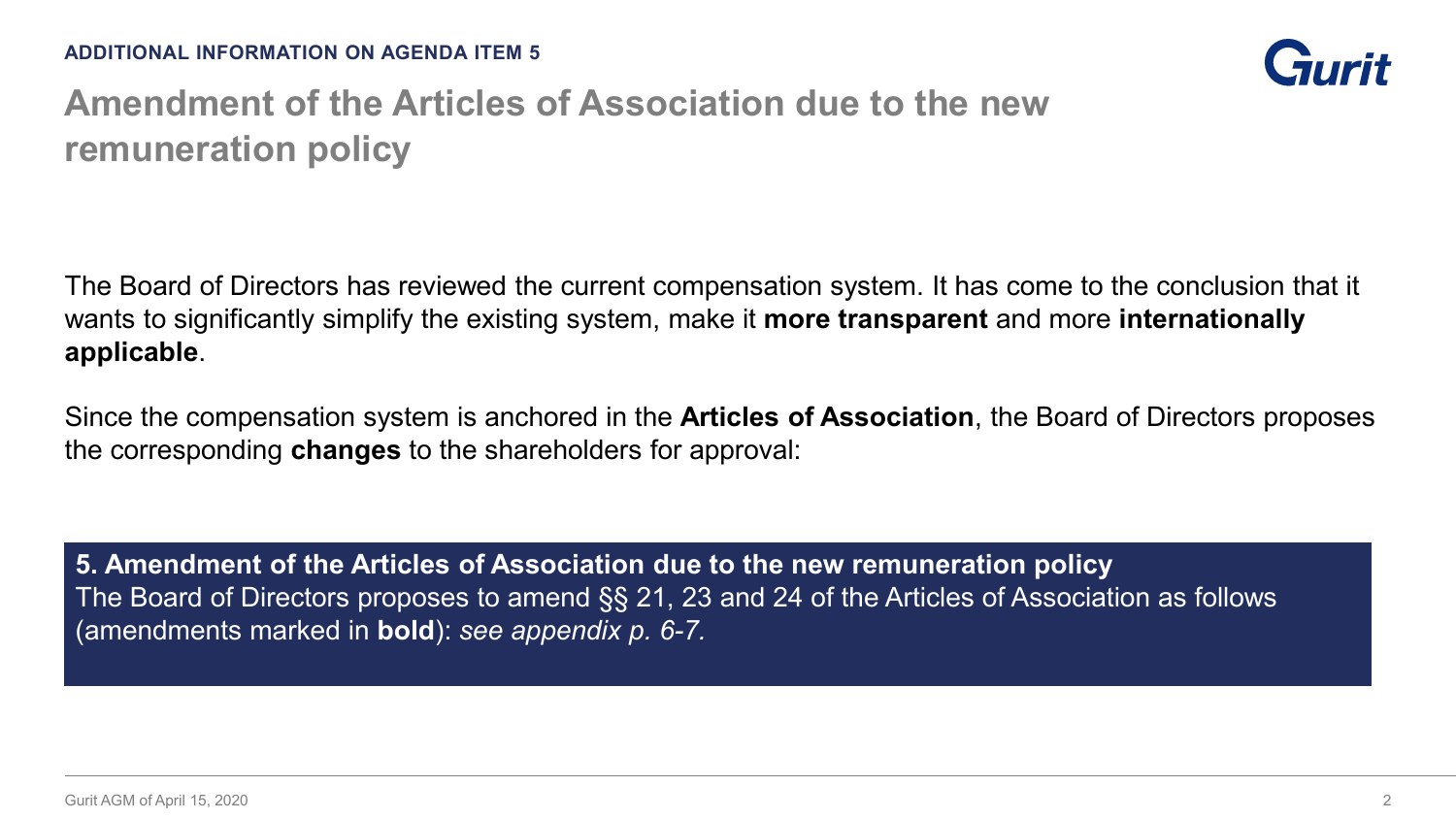

### **Why we want to put the remuneration system on a new basis and restructure it**

- **Aligning the interests** of management and shareholders
- **Transparent** rules for the variable remuneration of members of the Executive Board
- Variable compensation components are clearly **limited**
- **Filexibility** in applying the system to international employment contracts; this increases Gurit's attractiveness as an **employer**
- **Figure 1** Flexibility in the composition of the individual components of the total compensation package, allows for an adapted contract design for **contracts outside Switzerland**. The total compensation is clearly **capped**
- Clear definition by the Board of Directors for **target setting**, quantified results-oriented and individual qualitative objectives
- **Approval** by the Board of Directors of the assessment of the management meeting its objectives. This ensures "good governance "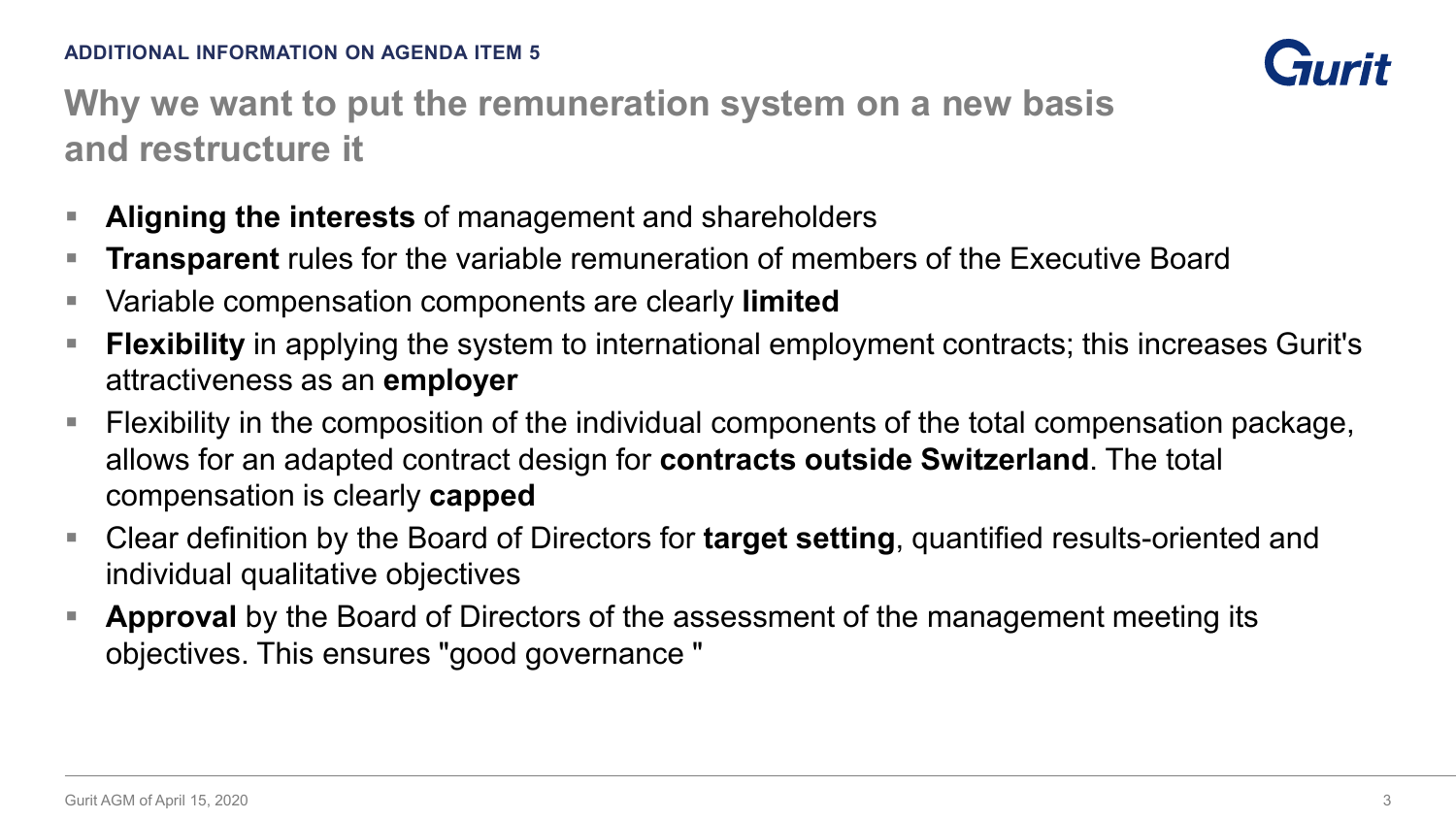

#### **Basic principles of the new remuneration system**

- **Target income** in line with the market, nationally and internationally, which allows to attract and retain **talent in the team**
- **Fixed** and **variable** as well as **short- and long-term** salary components
- **Target and performance-oriented** variable remuneration
- Variable compensation components are an **incentive system** that can be **flexibly designed**  with clearly defined upper and lower limits
- **Transparent** and easy to understand
- **Gender neutral**
- Clearly defined contractual minimum and maximum **remuneration package**
- Clearly defined process for determining the achievement of objectives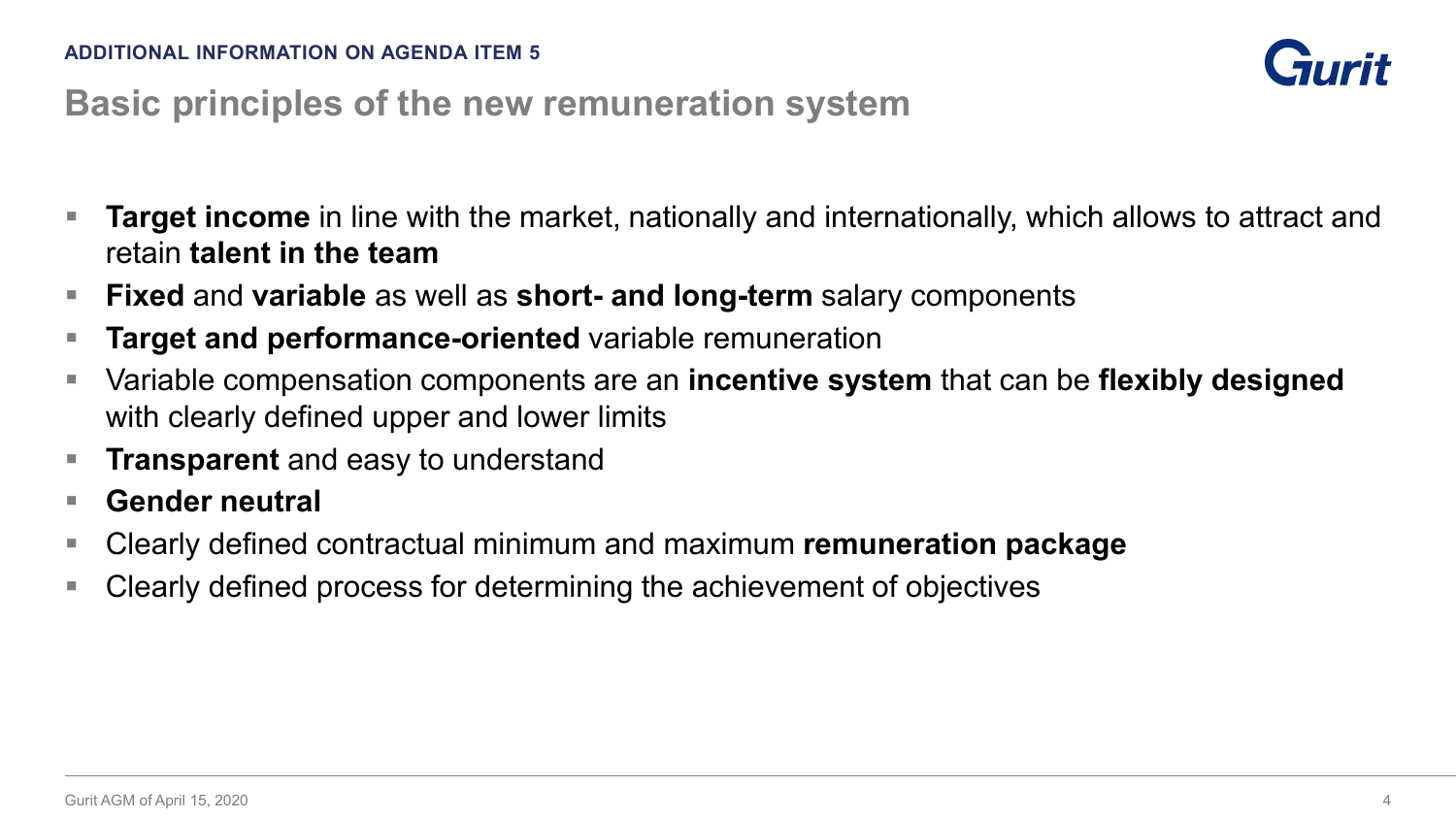#### **ADDITIONAL INFORMATION ON AGENDA ITEM 5**

# **Remuneration system**



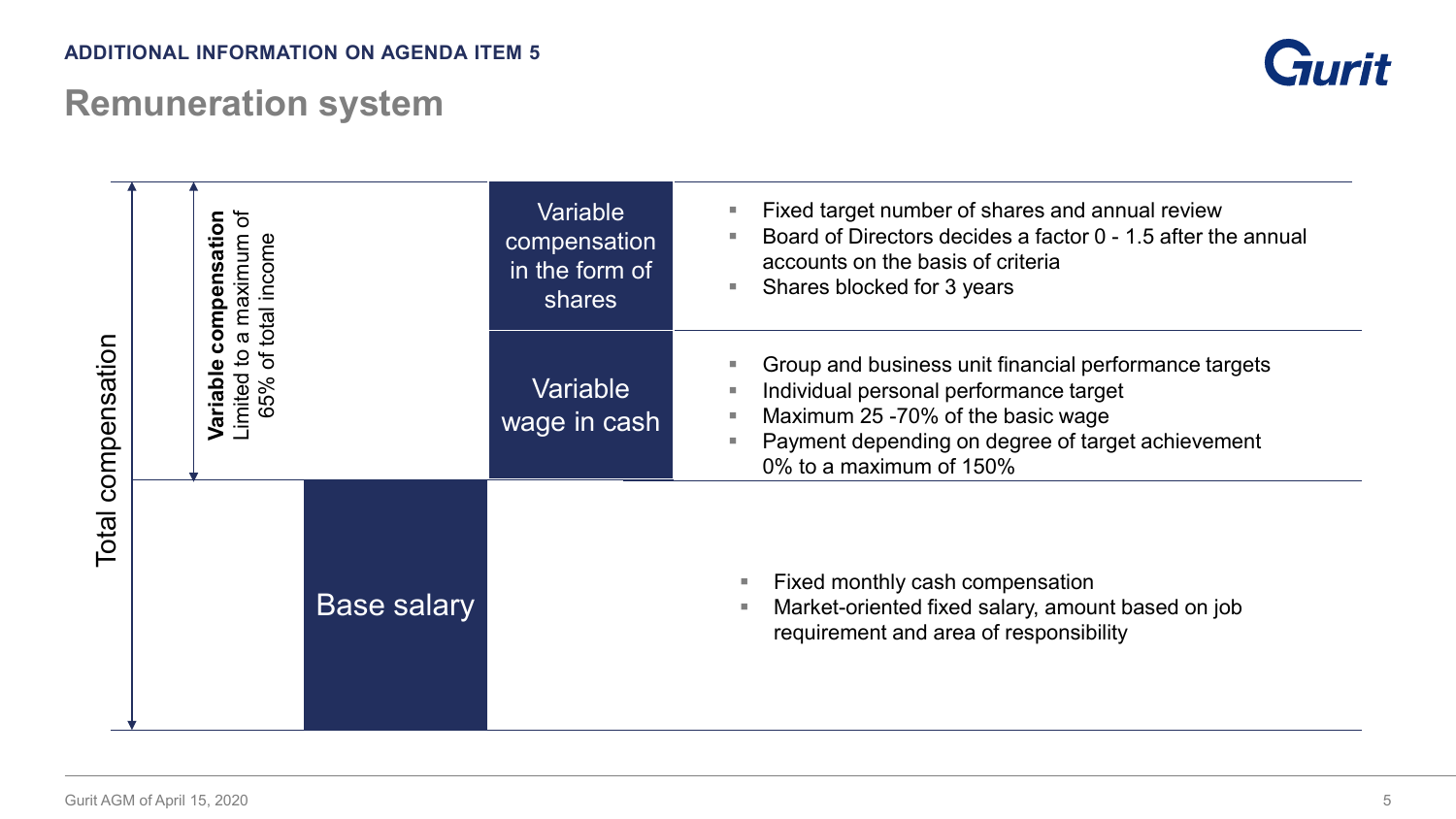

 $5<sub>1</sub>$ Amendment of the Articles of Association due to the new remuneration policy

The Board of Directors proposes to amend §§ 21, 23 and 24 of the Articles of Association as follows (amendments marked in bold):

| <b>Current Language</b>                                                                                                                                                                                                                                                                                                                                                                                                                                                                                                                                                                                                                                                                                                                                                                                                                                                                                                                  | <b>Amended Language</b>                                                                                                                                                                                                                                                                                                                                                                                                                                                                                                                                                                                                                                                                                                                                                                   |
|------------------------------------------------------------------------------------------------------------------------------------------------------------------------------------------------------------------------------------------------------------------------------------------------------------------------------------------------------------------------------------------------------------------------------------------------------------------------------------------------------------------------------------------------------------------------------------------------------------------------------------------------------------------------------------------------------------------------------------------------------------------------------------------------------------------------------------------------------------------------------------------------------------------------------------------|-------------------------------------------------------------------------------------------------------------------------------------------------------------------------------------------------------------------------------------------------------------------------------------------------------------------------------------------------------------------------------------------------------------------------------------------------------------------------------------------------------------------------------------------------------------------------------------------------------------------------------------------------------------------------------------------------------------------------------------------------------------------------------------------|
| § 21 para. 2<br>The members of the Executive Committee may receive a<br>fixed and a success based remuneration. Such success<br>based remuneration of a member of the Executive Committee<br>must not exceed the fixed remuneration by more than<br>$100\%$ .                                                                                                                                                                                                                                                                                                                                                                                                                                                                                                                                                                                                                                                                            | § 21 para. 2<br>The members of the Executive Committee may receive a<br>fixed and a success based remuneration. Such success<br>based remuneration of a member of the Executive Committee<br>must not exceed 65% of the total remuneration.                                                                                                                                                                                                                                                                                                                                                                                                                                                                                                                                               |
| §23<br>If the remuneration is paid in shares, options or similar<br>instruments, the Board of Directors (or the Remuneration<br>Committee, respectively, if delegated to such committee)<br>determines the conditions and requirements in one or several<br>plans or regulations. Such plans or regulations may in<br>particular regulate the date of allocation, fair valuation,<br>practicable holding, vesting and/or exercise periods (including<br>the fastening, reduction or cancellation of such periods in<br>case of pre-defined events such as change of control or<br>termination of employment agreement), the maximum amount<br>of shares and/or options to be allocated, any claw-back<br>mechanism as well as any deduction in the allocation of<br>shares or options. The value of the allocated shares,<br>options or similar instruments at their allocation may, in<br>general, not exceed the remuneration in cash. | $§$ 23<br>If the remuneration is paid in shares, options or similar<br>instruments, the Board of Directors (or the Remuneration<br>Committee, respectively, if delegated to such committee)<br>determines the conditions and requirements in one or several<br>plans or regulations. Such plans or regulations may in<br>particular regulate the date of allocation, fair valuation,<br>practicable holding, vesting and/or exercise periods (including<br>the fastening, reduction or cancellation of such periods in<br>case of pre-defined events such as change of control or<br>termination of employment agreement), the maximum amount<br>of shares and/or options to be allocated, any claw-back<br>mechanism as well as any deduction in the allocation of<br>shares or options. |